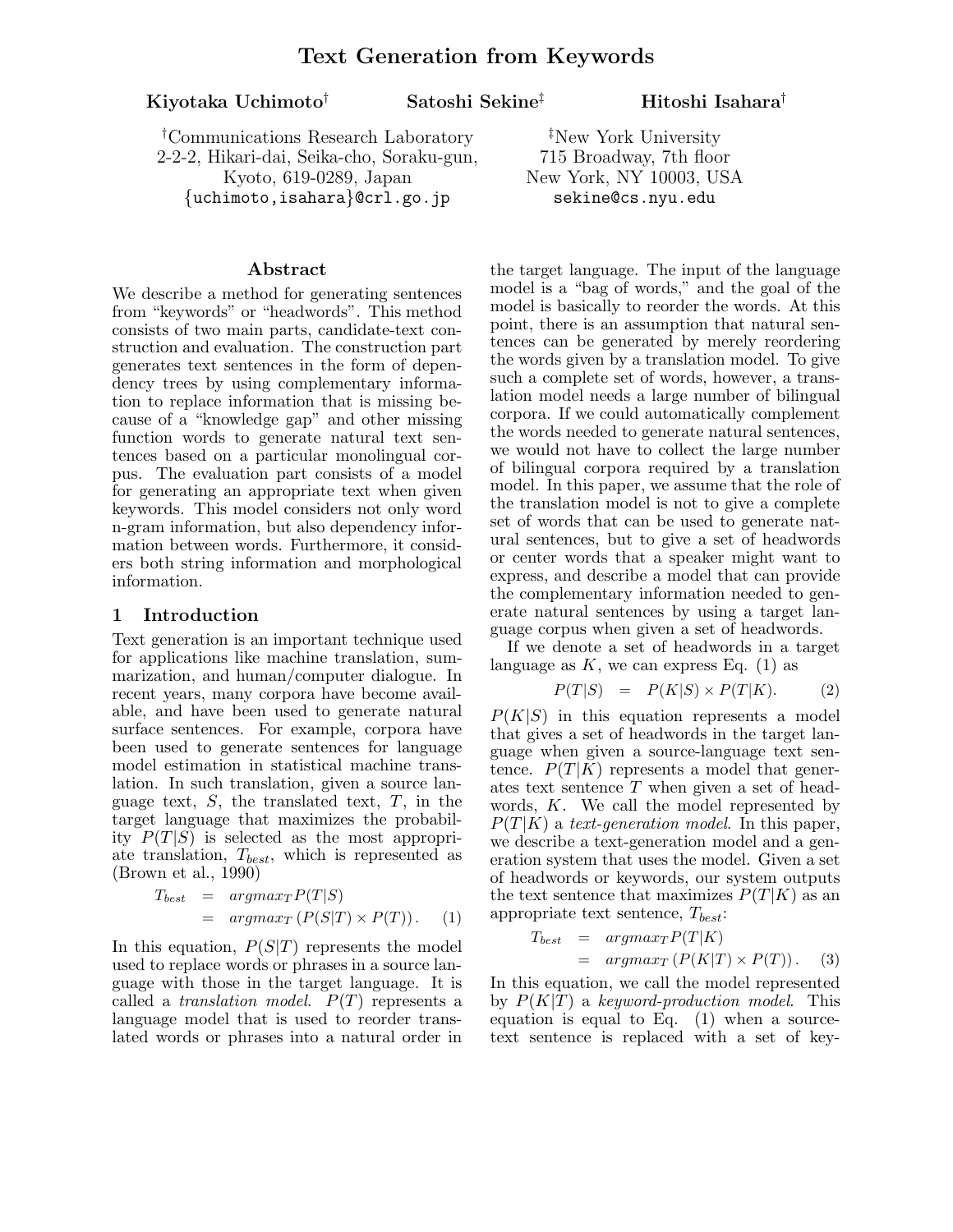words. Therefore, this model can be regarded as a model that translates keywords into text sentences. The model represented by *P*(*T*) in Eq. (3) is a language model used in statistical machine translation. The n-gram model is the most popular one used as a language model.

We assume that there is one extremely probable ordered set of morphemes and dependencies between words that produce keywords, and we express  $P(K|T)$  as

$$
P(K|T) \approx P(K, M, D|T)
$$
  
= 
$$
P(K|M, D, T) \times P(D|M, T) \times P(M|T).
$$
 (4)

In this equation, *M* denotes an ordered set of morphemes and *D* denotes an ordered set of dependencies in a sentence.  $P(K|M,D,T)$  represents a keyword-production model. To estimate the models represented by *P*(*D*|*M,T*) and  $P(M|T)$ , we use a dependency model and a morpheme model, respectively, for the dependency analysis and morphological analysis.

Statistical machine translation and examplebased machine translation require numerous high-quality bilingual corpora. Interlingual machine translation and transfer-based machine translation require a parser with high precision. Therefore, these approaches to translation are not practical if we do not have enough bilingual corpora or a good parser. This is especially so if the source text-sentences are incomplete or have errors like those often found in OCR and speechrecognition output. In these cases, however, if we translate headwords into words in the target language and generate sentences from the translated words by using our method, we should be able to generate natural sentences from which we can grasp the meaning of the source-text sentences.

The text-generation model represented by  $P(T|K)$  in Eq. (2) can be applied to various tasks besides machine translation.

- **Sentence-generation support system for people with aphasia:** About 300,000 people are reported to suffer from aphasia in Japan, and 40% of them can select only a few words to describe a picture. If candidate sentences can be generated from these few words, it would help these people communicate with their families and friends.
- **Support system for second language writing:** Beginners writing in second language usually fined it easy to produce center words or headwords, but often have difficulty generating complete sentences. If several possible sentences could be generated from those words, it would help begin-

ners communicate with foreigners or study second-language writing.

These are just two examples. We believe that there are many other possible applications.

# **2 Overview of the Text-Generation System**

In this section, we give an overview of our system for generating text sentences from given keywords. As shown in Fig. 1, this system consists of three parts: generation-rule acquisition, candidate-text sentence construction, and evaluation.



Figure 1: Overview of the text-generation system.

Given keywords, text sentences are generated as follows.

- 1. During generation-rule acquisition, generation rules for each keyword are automatically acquired.
- 2. Candidate-text sentences are constructed during candidate-text construction by applying the rules acquired in the first step. Each candidate-text sentence is represented by a graph or dependency tree.
- 3. Candidate-text sentences are ranked according to their scores assigned during evaluation. The scores are calculated as a probability estimated by using a keywordproduction model and a language model that are trained with a corpus.
- 4. The candidate-text sentence that maximizes the score or the candidate-text sentences whose scores are over a threshold are selected as output. The system can also output candidate-text sentences that are ranked within the top N sentences.

In this paper, we assume that the target language is Japanese. We define a keyword as the headword of a *bunsetsu*. A *bunsetsu* is a phrasal unit that usually consists of several content and function words. We define the headword of a *bunsetsu* as the rightmost content word in the *bunsetsu*, and we define a content word as a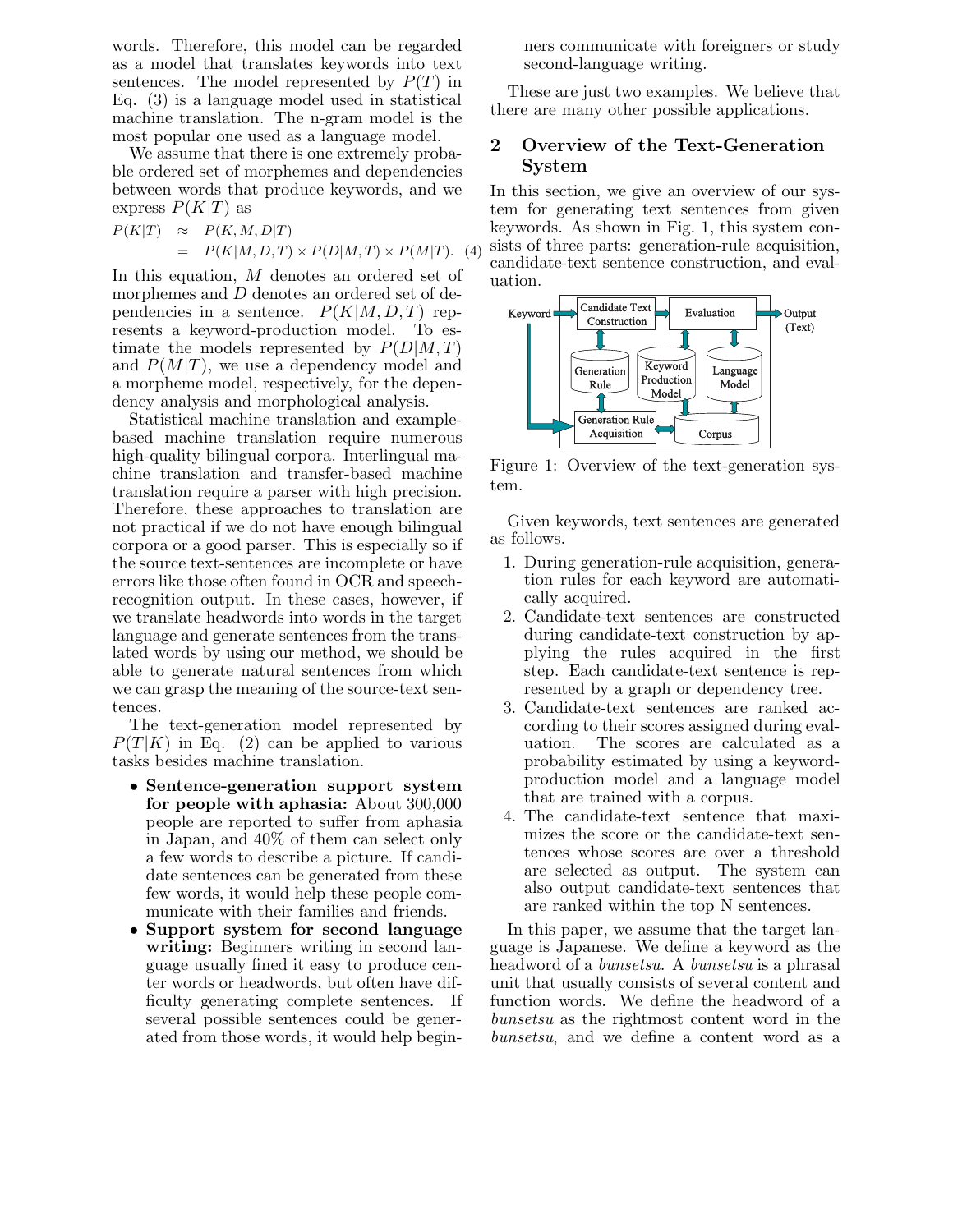word whose part-of-speech is a verb, adjective, noun, demonstrative, adverb, conjunction, attribute, interjection, or undefined word. We define the other words as function words. We define formal nouns and auxiliary verbs "SURU (do)" and "NARU (become)" as function words, except when there are no other content words in the same *bunsetsu*. Part-of-speech categories follow those in the Kyoto University text corpus (Version 3.0) (Kurohashi and Nagao, 1997), a tagged corpus of the *Mainichi* newspaper.



Figure 2: Example of text generated from keywords.

For example, given the set of keywords "*kanojo* (she)," "*ie* (house)," and "*iku* (go)," as shown in Fig. 2, our system retrieves sentences including each word, and extracts each *bunsetsu* that includes each word as a headword of the *bunsetsu*. If there is no tagged corpus such as the Kyoto University text corpus, each *bunsetsu* can be extracted by using a morphologicalanalysis system and a dependency-analysis system such as JUMAN (Kurohashi and Nagao, 1999) and KNP (Kurohashi, 1998). Our system then acquires generation rules as follows.

- "*kanojo* (she)→*kanojo* (she) *no* (of)"
- "*kanojo* (she)→*kanojo* (she) *ga*"
- "*ie* (house) $\rightarrow$ *ie* (house) *ni* (to)"
- "*iku* (go) $\rightarrow$ *iku* (go)"
- " $iku$  (go) $\rightarrow$ *itta* (went)"

The system next generates candidate *bunsetsu*s for each keyword and candidate-text sentences in the form of dependency trees, such as "Candidate 1" and "Candidate 2" in Fig. 2, with the assumption that there are dependencies between keywords. Finally, the candidate-text sentences are ranked by their scores, calculated by a text-generation model, and transformed into surface sentences.

In this paper, we focus on the keywordproduction model represented by Eq. (4) and assume that our system outputs sentences in the form of dependency trees.

## **3 Candidate-Text Construction**

We automatically acquire generation rules from a monolingual target corpus at the time of generating candidate-text sentences. Generation rules are restricted to those that generate *bunsetsu*s, and the generated *bunsetsu*s must include each input keyword as a headword in the *bunsetsu*. We then generate candidate-text sentences in the form of dependency trees by simply combining the *bunsetsu*s generated by the rules. The simple combination of generated *bunsetsu*s may produce semantically or grammatically inappropriate candidate-text sentences, but our goal in this work was to generate a variety of text sentences rather than a few fixed expressions with high precision  $<sup>1</sup>$ .</sup>

#### **3.1 Generation-Rule Acquisition**

Let us denote a set of keywords as *KS* and a set of rules, each of which generates a *bunsetsu* when given keyword  $k(\in KS)$ , as  $R_k$ . We then restrict  $r_k(\in R_k)$  to those represented as

$$
k \quad \to \quad h_k m^* \tag{5}
$$

In this rule,  $h_k$  represents the head morpheme whose word is equal to keyword *k*; *m*∗ represents zero, one, or a series of morphemes that are connected to  $h_k$  in the same *bunsetsu*. Here, we define a morpheme as consisting of a word and its morphological information or grammatical attribute, such as part-of-speech, and we define a head morpheme as consisting of a headword and its grammatical attribute. By applying these rules, we generate *bunsetsu*s from input keywords.

## **3.2 Construction of Dependency Trees**

Given keywords  $K = k_1 k_2 \ldots k_n$ , candidate *bunsetsu*s are generated by applying the generation rules described in Section 3.1. Next, by assuming dependency relationships between the *bunsetsu*s, candidate dependency trees are constructed. Dependencies between the *bunsetsu*s are restricted in that they must have the following characteristics of Japanese dependencies:

<sup>&</sup>lt;sup>1</sup>Note that  $83.33\%$   $(3.973/4.768)$  of the headwords in the newspaper articles appearing on January 17, 1995 were found in those appearing from January 1st to 16th. However, only 21.82% (2,295/10,517) of the headword dependencies in the newspaper articles appearing on January 17th were found in those appearing from January 1st to 16th.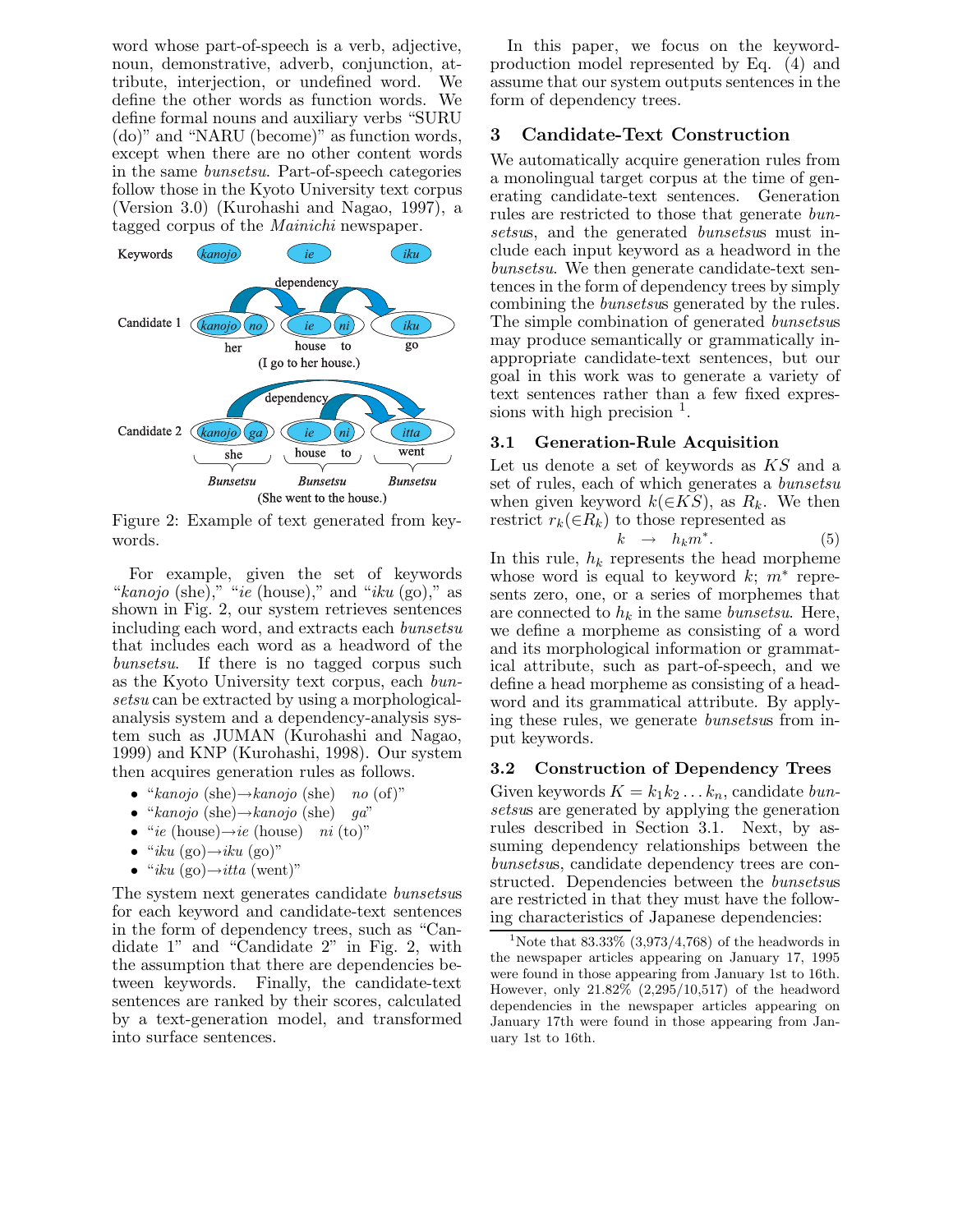- (i) Dependencies are directed from left to right.
- (ii) Dependencies do not cross.
- (iii) All *bunsetsu*s except the rightmost one depend on only one other *bunsetsu*.

For example, when three keywords are given and candidate *bunsetsu*s including each keyword are generated as  $b_1$ ,  $b_2$ , and  $b_3$ , the candidate dependency trees are  $(b_1 (b_2 b_3))$  and  $((b_1 b_2) b_3)$ if we do not reorder keywords, but 16 trees result if we consider the order of keywords to be arbitrary.

## **4 Text-Generation Model**

We next describe the model represented by Eq. (4); that is, a keyword-production model, a morpheme model that estimates how likely a string is to be a morpheme, and a dependency model. The goal of this model is to select optimal sets of morphemes and dependencies that can generate natural sentences. We implemented these models within an maximum entropy framework (Berger et al., 1996; Ristad, 1997; Ristad, 1998).

#### **4.1 Keyword-Production Models**

This section describes five keyword-production models which are represented by  $P(K|M,D,T)$ in Eq. (4). In these models, we define the set of headwords whose frequency in the corpus is over a certain threshold as a set of keywords, *KS*, and we restrict the *bunsetsu*s to those generated by the generation rules represented in form (5). We assume that all keywords are independent and that  $k_i$  corresponds to word  $w_j (1 \leq j \leq m)$ when text is given as a series of words  $w_1 \ldots w_m$ .

1. *trigram model*

We assume that *k<sup>i</sup>* depends only on the two anterior words  $w_{j-1}$  and  $w_{j-2}$ .

$$
P(K|M, D, T) = \prod_{i=1}^{n} P(k_i | w_{j-1}, w_{j-2})(6)
$$

2. *posterior trigram model*

We assume that  $k_i$  depends only on the two posterior words  $w_{j+1}$  and  $w_{j+2}$ .

$$
P(K|M, D, T) = \prod_{i=1}^{n} P(k_i|w_{j+1}, w_{j+2})
$$
(7)

3. *dependency bigram model*

We assume that *k<sup>i</sup>* depends only on the two rightmost words  $w_l$  and  $w_{l-1}$  in the rightmost *bunsetsu* that modifies the bunsetsu including  $k_i$  (see Fig. 3).

$$
P(K|M, D, T) = \prod_{i=1}^{n} P(k_i|w_l, w_{l-1}). \tag{8}
$$



Figure 3: Relationship between keywords and words in *bunsetsu*s.

- 4. *posterior dependency bigram model*
	- We assume that  $k_i$  depends only on the headword, *ws*, and the word on its right, *ws*+1, in the *bunsetsu* that is modified by the bunsetsu including  $k_i$  (see Fig. 3).

$$
P(K|M, D, T) = \prod_{i=1}^{n} P(k_i|w_s, w_{s+1}). \tag{9}
$$

5. *dependency trigram model*

We assume that *k<sup>i</sup>* depends only on the two rightmost words  $w_l$  and  $w_{l-1}$  in the rightmost *bunsetsu* that modifies the bunsetsu, and on the two rightmost words *w<sup>h</sup>* and *wh*−<sup>1</sup> in the leftmost *bunsetsu* that modifies the bunsetsu including  $k_i$  (see Fig. 3).

$$
P(K|M, D, T) = \prod_{i=1}^{n} P(k_i|w_l, w_{l-1}, w_h, w_{h-1}). \text{ (10)}
$$

#### **4.2 Morpheme Model**

Let us assume that there are *l* grammatical attributes assigned to morphemes. We call a model that estimates the likelihood that a given string is a morpheme and has the grammatical attribute  $j(1 \leq j \leq l)$  a *morpheme model*.

Let us also assume that morphemes in the ordered set of morphemes *M* depend on the preceding morphemes. We can then represent the probability of  $M$ , given text  $T$ ; namely,  $P(M|T)$ in Eq.  $(4)$ :

$$
P(M|T) = \prod_{i=1}^{n} P(m_i|m_1^{i-1},T), \qquad (11)
$$

where  $m_i$  can be one of the grammatical attributes assigned to each morpheme.

#### **4.3 Dependency Model**

Let us assume that dependencies  $d_i(1 \leq i \leq n)$ in the ordered set of dependencies *D* are independent. We can then represent  $P(D|M,T)$  in Eq.  $(4)$  as

$$
P(D|M,T) = \prod_{i=1}^{n} P(d_i|M,T). \qquad (12)
$$

## **5 Evaluation**

To evaluate our system we made 30 sets of keywords, with three keywords in each set, as shown in Table 1. A human subject selected the sets from headwords that were found ten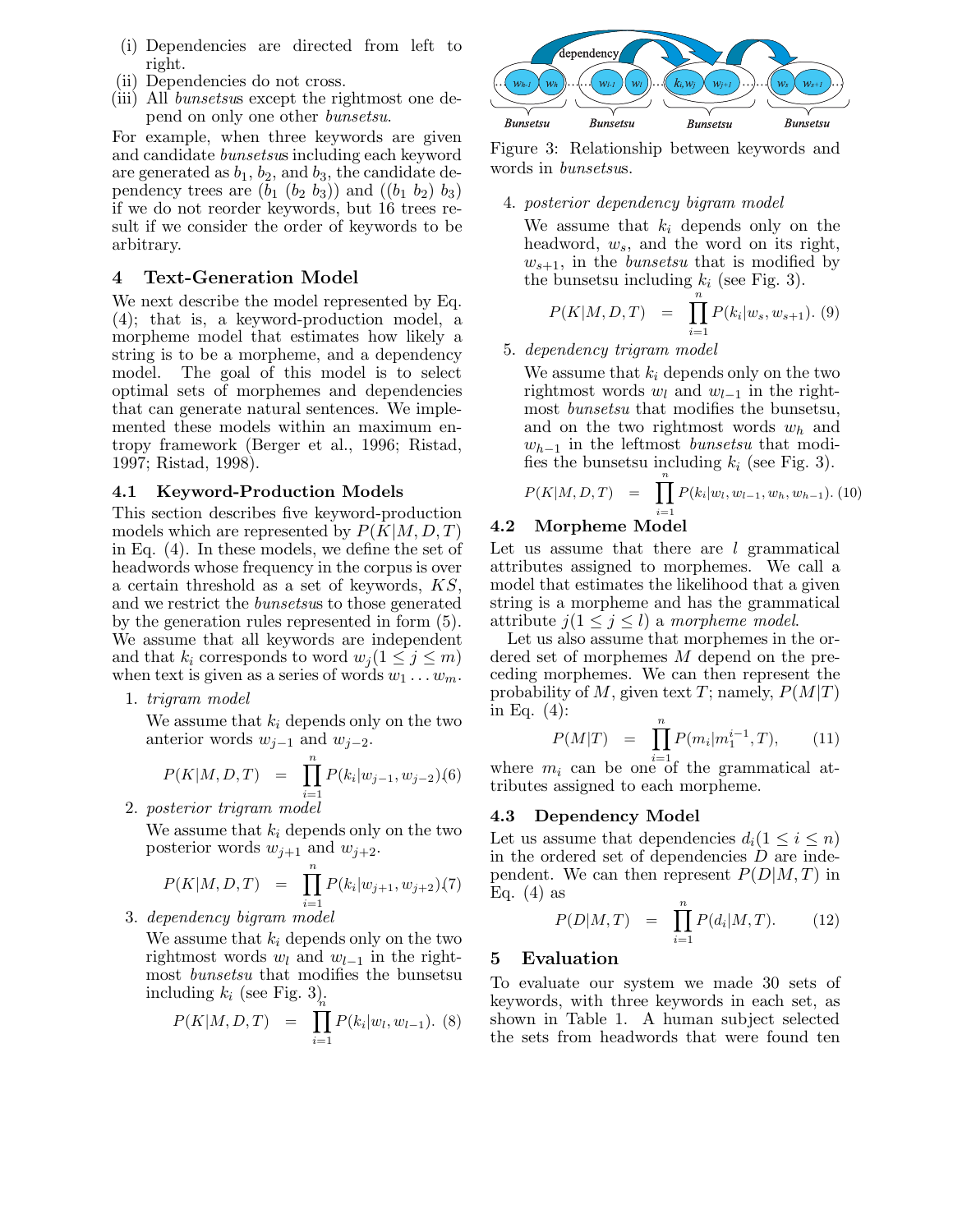Table 1: Input keywords and examples of system output.



times or more in the newspaper articles on January 1st in the Kyoto University text corpus (Version 3.0) without looking at the articles.

We evaluated each model by the percentage of outputs that were subjectively judged as appropriate by one of the authors. We used two evaluation standards.

- Standard 1: If the dependency tree ranked first is semantically and grammatically appropriate, it is judged as appropriate.
- Standard 2: If there is at least one dependency tree that is ranked within the top ten and is semantically and grammatically appropriate, it is judged as appropriate.

We used headwords that were found five times or more in the newspaper articles appearing from January 1st to 16th in the Kyoto University text corpus and also found in those appearing on January 1st as the set of headwords, *KS*. For headwords that were not in *KS*, we added their major part-of-speech categories to the set. We trained our keyword-production models by using 1,129 sentences (containing 10,201 headwords) from newspaper articles appearing on January 1st. We used a morpheme model and a dependency model identical to those proposed by Uchimoto et al. (Uchimoto et al., 2001; Uchimoto et al., 1999; Uchimoto et al., 2000b). To train the models, we used 8,835 sentences from newspaper articles appearing from January 1st to 9th in 1995. Generation rules were acquired from newspaper articles appearing from January 1st to 16th. The total number of sentences was 18,435.

First, we evaluated the outputs generated when the rightmost two keywords, such as "

and  $\qquad$ ," on each line of Table 1 were input. Table 2 shows the results. KM1 through KM5 stand for the five keyword-production models described in Section 4.1, and MM and DM stand for the morpheme and the dependency models, respectively. The symbol + indicates a combination of models. In the models without MM, DM, or both,  $P(M|T)$  and  $P(D|M,T)$  were assumed to be 1. We carried out additional experiments with models that considered both the anterior and posterior words, such as the combination of KM1 and KM2 or KM3 and KM4. The results were at most 16/30 by standard 1 and 24/30 by standard 1.

Table 2: Results of subjective evaluation.

| $\frac{1}{2}$                     |       |                       |
|-----------------------------------|-------|-----------------------|
| Model                             |       | Standard 1 Standard 2 |
| $KM1$ (trigram)                   | 13/30 | 28/30                 |
| $\mathrm{KM1} + \mathrm{MM}$      | 21/30 | 28/30                 |
| $\text{KM1}+\text{DM}$            | 12/30 | 28/30                 |
| $KM1 + MM + DM$                   | 26/30 | 28/30                 |
| KM2 (posterior trigram)           | 6/30  | 15/30                 |
| $KM2+MM$                          | 8/30  | 20/30                 |
| $\text{KM2}+\text{DM}$            | 10/30 | 20/30                 |
| $KM2+MM+DM$                       | 9/30  | 25/30                 |
| KM3 (dependency bigram)           | 13/30 | 29/30                 |
| $\text{KM3}{}+ \text{MM}{}$       | 26/30 | 29/30                 |
| $\mathrm{KM3+DM}$                 | 14/30 | 28/30                 |
| $KM3 + MM + DM$                   | 27/30 | 29/30                 |
| KM4 (posterior dependency bigram) | 10/30 | 18/30                 |
| $\text{KM4} + \text{MM}$          | 9/30  | 26/30                 |
| $\mathrm{KM4+DM}$                 | 9/30  | 22/30                 |
| $KM4 + MM + DM$                   | 13/30 | 27/30                 |
| KM5 (dependency trigram)          | 12/30 | 26/30                 |
| $\mathrm{KM5}+\mathrm{MM}$        | 17/30 | 28/30                 |
| $\mathrm{KM5+DM}$                 | 12/30 | 27/30                 |
| $KM5+MM+DM$                       | 26/30 | 28/30                 |

The models  $KM1+MM+DM$ , KM3+MM+DM, and KM5+MM+DM achieved the best results, as shown in Table 2. For models KM1, KM3, and KM5, the results with MM and DM were significantly better than those without MM and DM in the evaluation by standard 1. We believe this was because cases are more tightly connected with verbs than with nouns, so models KM1, KM3, and KM5, which learn the connection between cases and verbs, can better rank the candidate-text sentences that have a natural connection between cases and verbs than other candidates.

Next, we conducted experiments using the 30 sets of keywords shown in Table 1 as inputs. We used two keyword-production models: model KM3+MM+DM, which achieved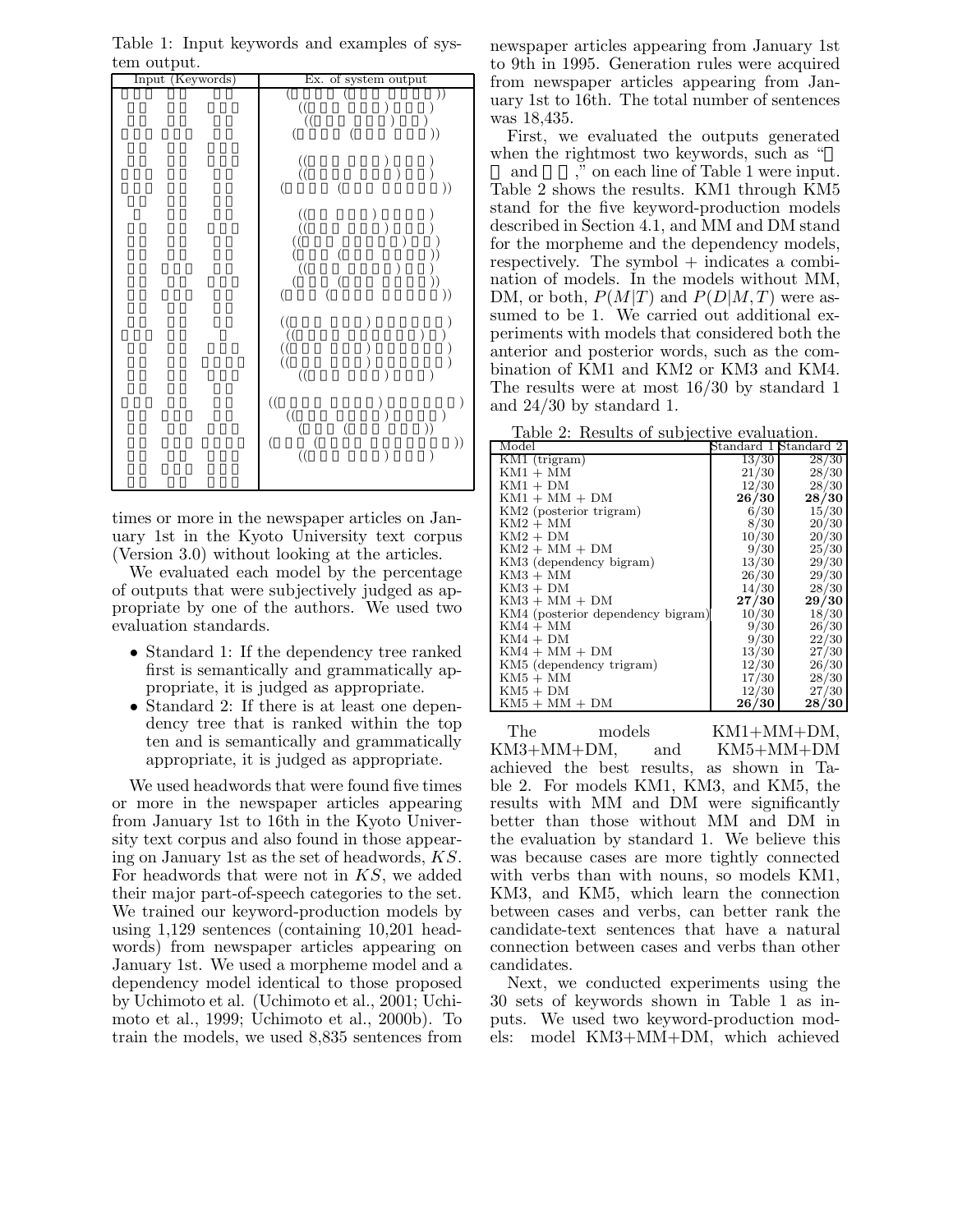the best results in the first experiment, and model KM5+MM+DM, which considers the richest information. We assumed that the input keyword order was appropriate and did not reorder the keywords. The results for both models were the same: 19/30 in the evaluation by standard 1 and 24/30 in the evaluation by standard 2. The right column of Table 1 shows examples of the system output. For example, for the input " (*syourai*, in the future),  $(shin\text{-}shin\text{-}tou$ , the New Frontier Party), and (*umareru*, to be born)", the dependency tree " $($  $[syourai_wa]$   $(shin-shin-tou_ga]$ 

[*umareru\_darou*]))" ("The New Frontier Party will be born in the future.") was generated. This output was automatically complemented by the appropriate modality " (*darou*, will), which agrees with the word " " (*syourai*, in the future), as well as by post-positional particles such as " " (*wa*, case marker) and " " (*ga*). For<br>the input " (*gaikoku-jin*, a foreigner),  $(gaikoku-jin, a foreigner),$ 

 $(kanyuu, to join), and$   $(zouka, to in$ crease)", the dependency tree  $\sqrt[4]{\frac{1}{2}}$ 

 $[gaikokujin-no]$   $[kanyuu_sya_qa]$ [*zouka\_shite\_iru*] )" ("Foreigner members are increasing in number.") was generated. This output was complemented not only by the modality expression "

いる" (*shite iru*, the progressive form) and post-positional particles such as " " (*no*, of) and "  $(ga)$ , but also by the suffix " "  $(sya, \text{person})$ , and a compound noun " (*kanyuu sya*, member) was generated naturally. In six cases, though, we did not obtain appropriate outputs because the candidate-text sentences were not appropriately ranked. Improving the back-off ability of the model by using classified words or synonyms as features should enable us to rank sentences more appropriately.

# **6 Related Work**

Many statistical generation methods have been proposed. In this section, we describe the differences between our method and several previous methods.

Japanese words are often followed by postpositional particles, such as "*ga*" and "*wo*", to indicate the subject and object of a sentence. There are no corresponding words in English. Instead, English words are preceded by articles, "the" and "a," to distinguish definite and indefinite nouns, and so on, and in this case there are no corresponding words in Japanese. Knight et al. proposed a way to compensate for missing information caused by a lack of language-dependent knowledge, or a "knowledge gap" (Knight and Hatzivassiloglou, 1995; Langkilde and Knight, 1998a; Langkilde and Knight, 1998b). They use semantic expressions as input, whereas we use keywords. Also, they construct candidate-text sentences or word lattices by applying rules, and apply their language model, an n-gram model, to select the most appropriate surface text. While we cannot use their rules to generate candidate-text sentences when given keywords, we can apply their language model to our system to generate surface-text sentences from candidate-text sentences in the form of dependency trees. We can also apply the formalism proposed by Langkilde (Langkilde, 2000) to express the candidate-text sentences.

Bangalore and Rambow proposed a method to generate candidate-text sentences in the form of trees (Bangalore and Rambow, 2000). They consider dependency information when deriving trees by using XTAG grammar, but they assume that the input contains dependency information. Our system generates candidate-text sentences without relying on dependency information in the input, and our model estimates the dependencies between keywords.

Ratnaparkhi proposed models to generate text from semantic attributes (Ratnaparkhi, 2000). The input of these models is semantic attributes. His models are similar to ours if the semantic attributes are replaced with keywords. However, his models need a training corpus in which certain words are replaced with semantic attributes. Although our model also needs a training corpus, the corpus can be automatically created by using a morphological analyzer and a dependency analyzer, both of which are readily available.

Humphreys et al. proposed using models developed for sentence-structure analysis to rank candidate-text sentences (Humphreys et al., 2001). As well as models developed for sentence-structure analysis, we also use those developed for morphological analysis and found that these models contribute to the generation of appropriate text.

Berger and Lafferty proposed a language model for information retrieval (Berger and Lafferty, 1999). Their concept is similar to that of our model, which can be regarded as a model that translates keywords into text, while their model can be regarded as one that translates query words into documents. However, the purpose of their model is different: their goal is to